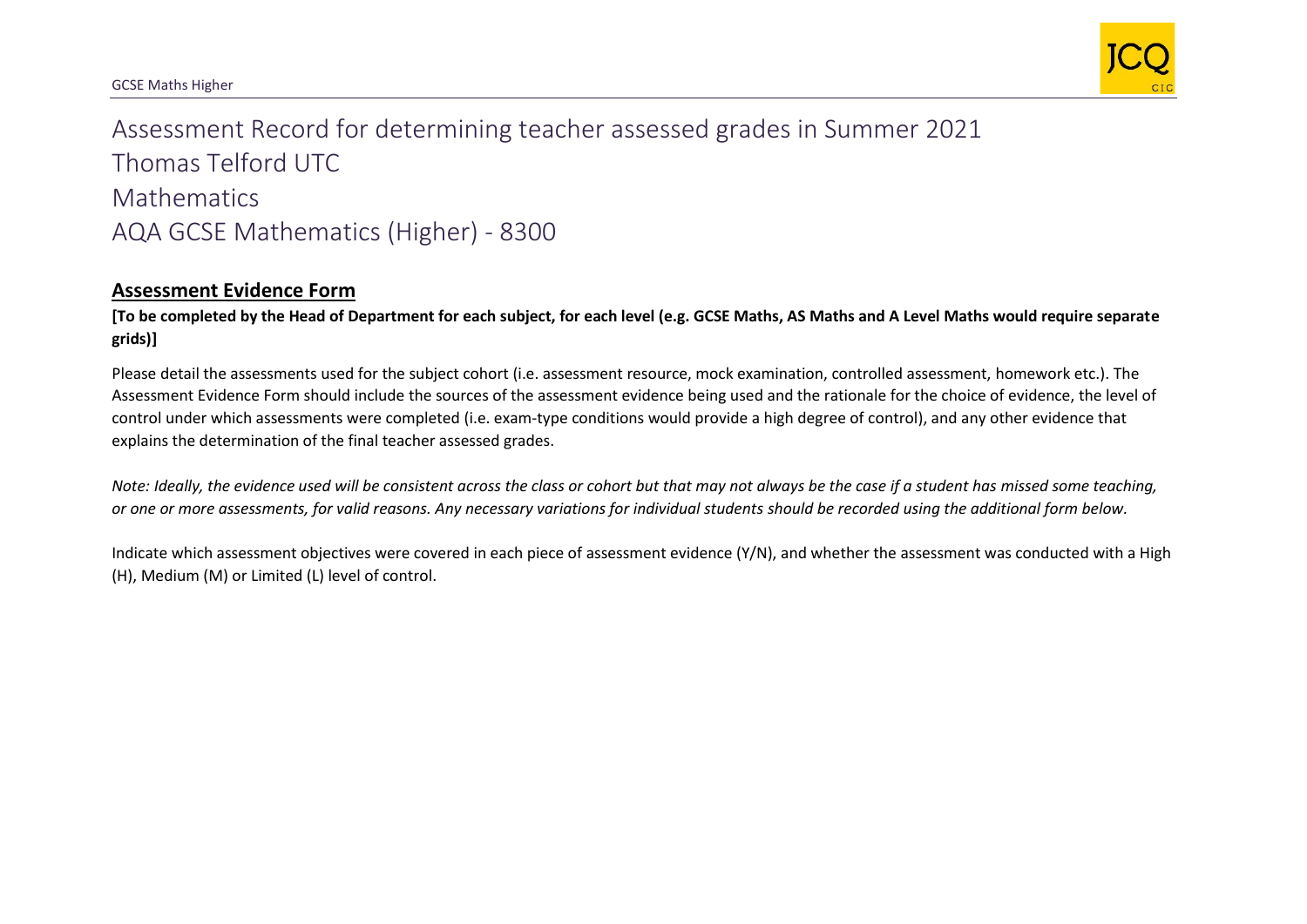

|                                        | <b>Type of Assessment</b>                                                 | Assessment |                 | Level of        |         |
|----------------------------------------|---------------------------------------------------------------------------|------------|-----------------|-----------------|---------|
|                                        |                                                                           | Objectives |                 | Control         |         |
|                                        |                                                                           | AO1        | AO <sub>2</sub> | AO <sub>3</sub> | H, M, L |
| Year 10 & 11 Mark book                 | End of Chapter Topic Assessments Results and Target and Predicted Grades  | v          | v               |                 | M       |
| October Half Term Assessment           | Chapter Assessment questions based on Chapter 14 to 16 Kerboodle          | Υ          | v               |                 | н       |
| 20/10/20                               | questions                                                                 |            |                 |                 |         |
| December Mock Assessment               | Internally made AQA Past Paper (Paper 1 - Non-Calculator) - 2020          | Y          | Υ               | V               | н       |
| 08/12/20                               |                                                                           |            |                 |                 |         |
| December Mock Assessment               | Internally made AQA Past Paper (Paper 2 - Calculator) - 2020              | Υ          | Y               | Y               | H       |
| 15/12/20                               |                                                                           |            |                 |                 |         |
| Rationalise the denominator (5th       | Online Microsoft Forms quiz to assess students understanding of the topic | Y          | Y               | N               |         |
| Jan 2021)                              | during lockdown                                                           |            |                 |                 |         |
| Area of triangle using Sine Rule (21st | Online Microsoft Forms quiz to assess students understanding of the topic | Y          | Υ               | N               |         |
| Jan 2021)                              | during lockdown                                                           |            |                 |                 |         |
| Sine and Cosine Quiz (Completed on     | Online Microsoft Forms quiz to assess students understanding of the topic | Y          | v               | N               |         |
| 25th Jan 2021)                         | during lockdown                                                           |            |                 |                 |         |
| March Unit Assessment (30th March      | Exam questions assessing students on Surface Area/Volume of 3D shapes,    | Y          | Y               | Y               | н       |
| 2021)                                  | Solving and Factorising Quadratics, Composite Functions, Straight Lines & |            |                 |                 |         |
|                                        | Quadratic graphs                                                          |            |                 |                 |         |
| Mock Examination (27th April 2021)     | Internally made AQA Past Paper (Paper 1 - Non-Calculator)                 | Y          | Υ               | Y               | н       |
| Mock Examination (4th May 2021)        | Internally made AQA Past Paper (Paper 2 - Calculator)                     | Y          | Y               | Y               | H       |
| Mock Examination (11th May 2021)       | Internally made AQA Past Paper (Paper 3 - Calculator)                     | Υ          | v               |                 | H       |

**If an assessment objective has been omitted at subject cohort level please briefly outline the reasons why:-**

Due to lockdown in both Year 10 and Year 11, students have failed to catch up with the curriculum that was to be taught over the 2 years. Therefore, topics not assessed are:

Equations of Circles Advance Trigonometric Graphs (Sin, Cos and Tan) Exact values of trigonometric functions